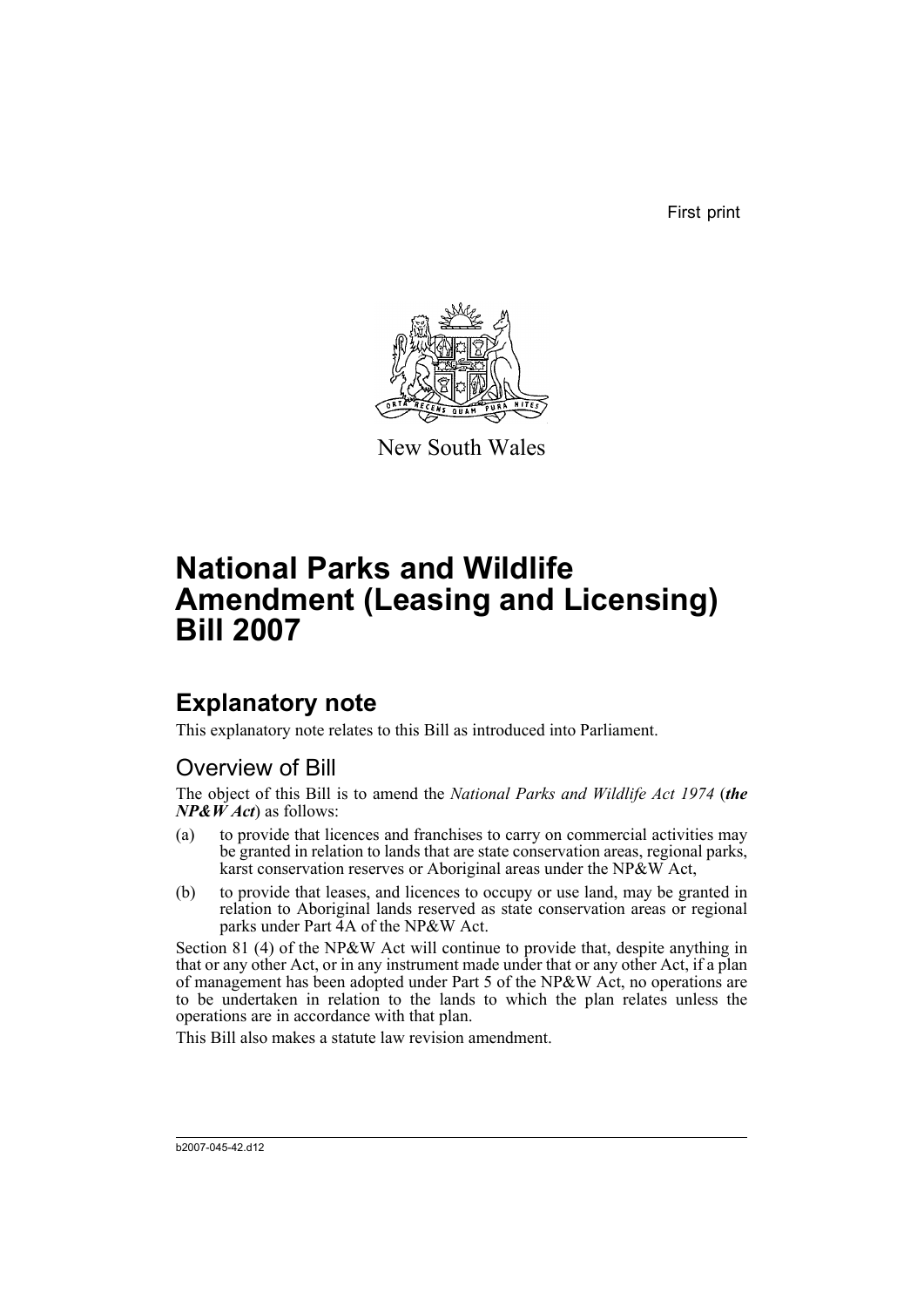Explanatory note

### Outline of provisions

**Clause 1** sets out the name (also called the short title) of the proposed Act.

**Clause 2** provides for the commencement of the proposed Act on the date of assent to the proposed Act.

**Clause 3** is a formal provision that gives effect to the amendments to the NP&W Act set out in Schedule 1.

**Clause 4** provides for the repeal of the proposed Act after all the amendments made by the proposed Act have commenced. Once the amendments have commenced the proposed Act will be spent and section 30 of the *Interpretation Act 1987* provides that the repeal of an amending Act does not affect the amendments made by that Act.

### **Schedule 1 Amendments**

#### **Amendment relating to leasing and licensing of Aboriginal lands reserved as state conservation areas and regional parks**

Under Part 4A of the NP&W Act, certain Aboriginal lands may be vested in one or more Aboriginal Land Councils then simultaneously leased to the Minister administering the NP&W Act (*the Minister*) and reserved under that Act, for example as state conservation areas or regional parks.

Existing provisions (sections 47GC and 47U) of the NP&W Act that provide that a state conservation area trust or a regional park trust may, with the written consent of the Director-General of the Department of Environment and Climate Change (*the* **Director-General**), grant leases of, or licences to occupy or use, land in its state conservation area or regional park, do not apply to any such Aboriginal land.

**Schedule 1 [5]** inserts a new section into the NP&W Act to provide that the Director-General may grant such leases and licences in relation to state conservation areas and regional parks reserved under Part 4A of the NP&W Act.

Section 81 (4) of the NP&W Act (which is within Part 5 (Plans of management) of that Act) provides that, despite anything in that or any other Act, or in any instrument made under that Act or any other Act, if a plan of management has been adopted under Part 5, no operations are to be undertaken in relation to the lands to which the plan relates unless the operations are in accordance with that plan.

**Schedule 1 [6]** amends section 81A of the NP&W Act as a consequential amendment to make it clear that Part 5 of that Act has effect with respect to any part of a state conservation area or regional park that is the subject of a lease or licence granted under the proposed new section.

**Schedule 1 [1] and [2]** insert notes into other provisions of the NP&W Act relating to leases and licences in state conservation areas and regional parks to point the reader to the proposed new section dealing with Part 4A land.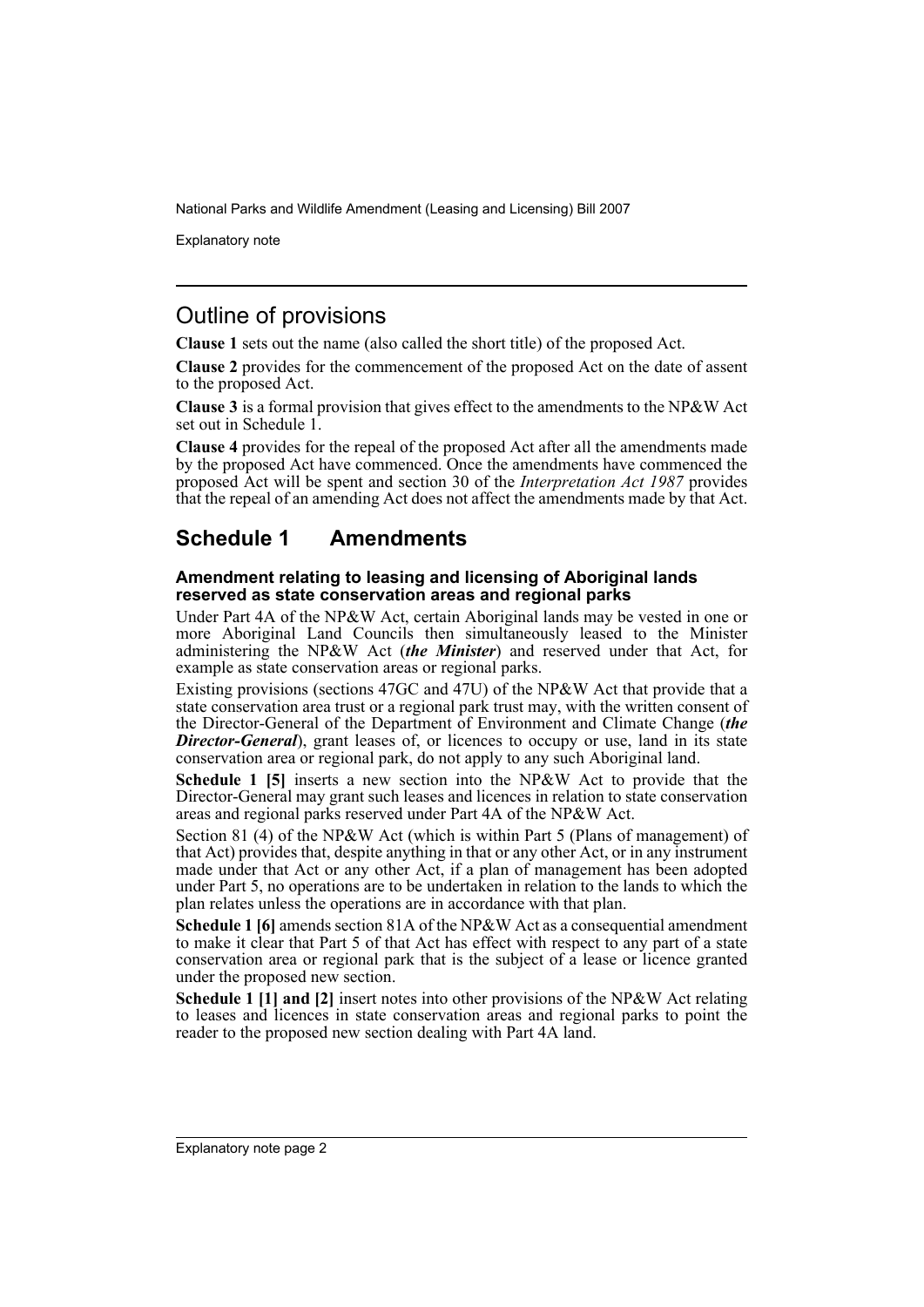Explanatory note

#### **Amendments relating to licences and franchises for commercial activities in state conservation areas, regional parks, karst conservation reserves and Aboriginal areas**

At present, section 152 of the NP&W Act provides that:

- (a) the Director-General may grant licences to carry on trades, businesses or occupations within a national park or historic site, and
- (b) the Minister may grant franchises for the sale of goods and services, the provision of public transportation or the supply of other facilities and amenities within a national park or historic site.

**Schedule 1 [7] and [9]** amend section 152 to provide that such licences and franchises may also be granted in relation to lands that are reserved as state conservation areas, regional parks, karst conservation reserves and Aboriginal areas. In the case of state conservation areas and regional parks under the care, control and management of a trust, **Schedule 1 [8]** inserts a provision to provide that the trust concerned (rather than the Director-General) may, with the written consent of the Director-General, grant such licences.

**Schedule 1 [10]** makes a consequential amendment.

#### **Statute law revision amendment**

**Schedule 1 [3] and [4]** amend two sections of the NP&W Act to correct incorrect references to "proclamations" under Division 4 of Part 4A of that Act instead of "notices" under that Division.

#### **Savings and transitional provision**

**Schedule 1 [11]** allows regulations of a savings or transitional nature to be made as a consequence of the enactment of the proposed Act.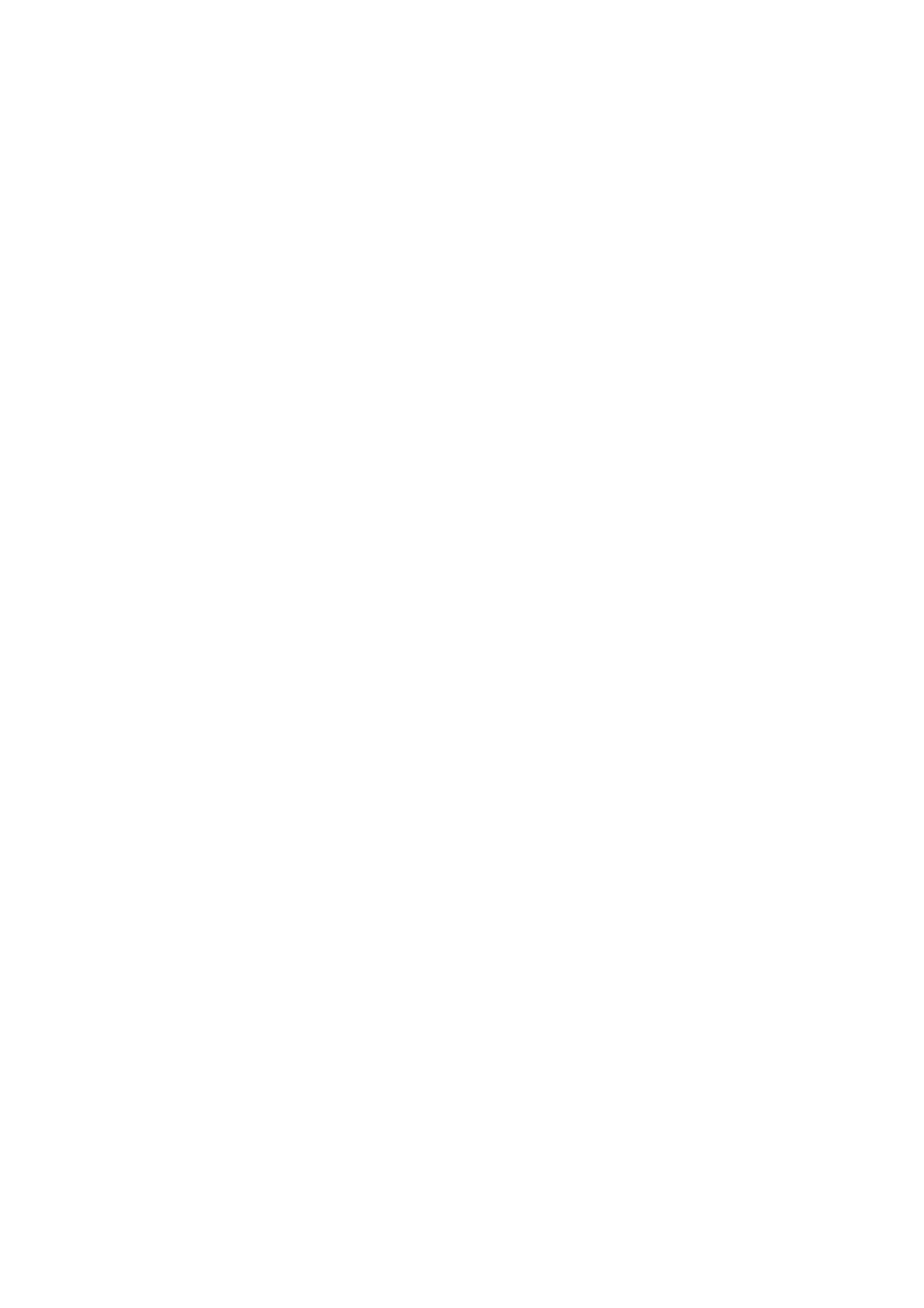First print



New South Wales

## **National Parks and Wildlife Amendment (Leasing and Licensing) Bill 2007**

### **Contents**

|                                                         | Page |
|---------------------------------------------------------|------|
| Name of Act                                             |      |
| Commencement                                            |      |
| Amendment of National Parks and Wildlife Act 1974 No 80 |      |
| Repeal of Act                                           |      |
| Schedule 1 Amendments                                   |      |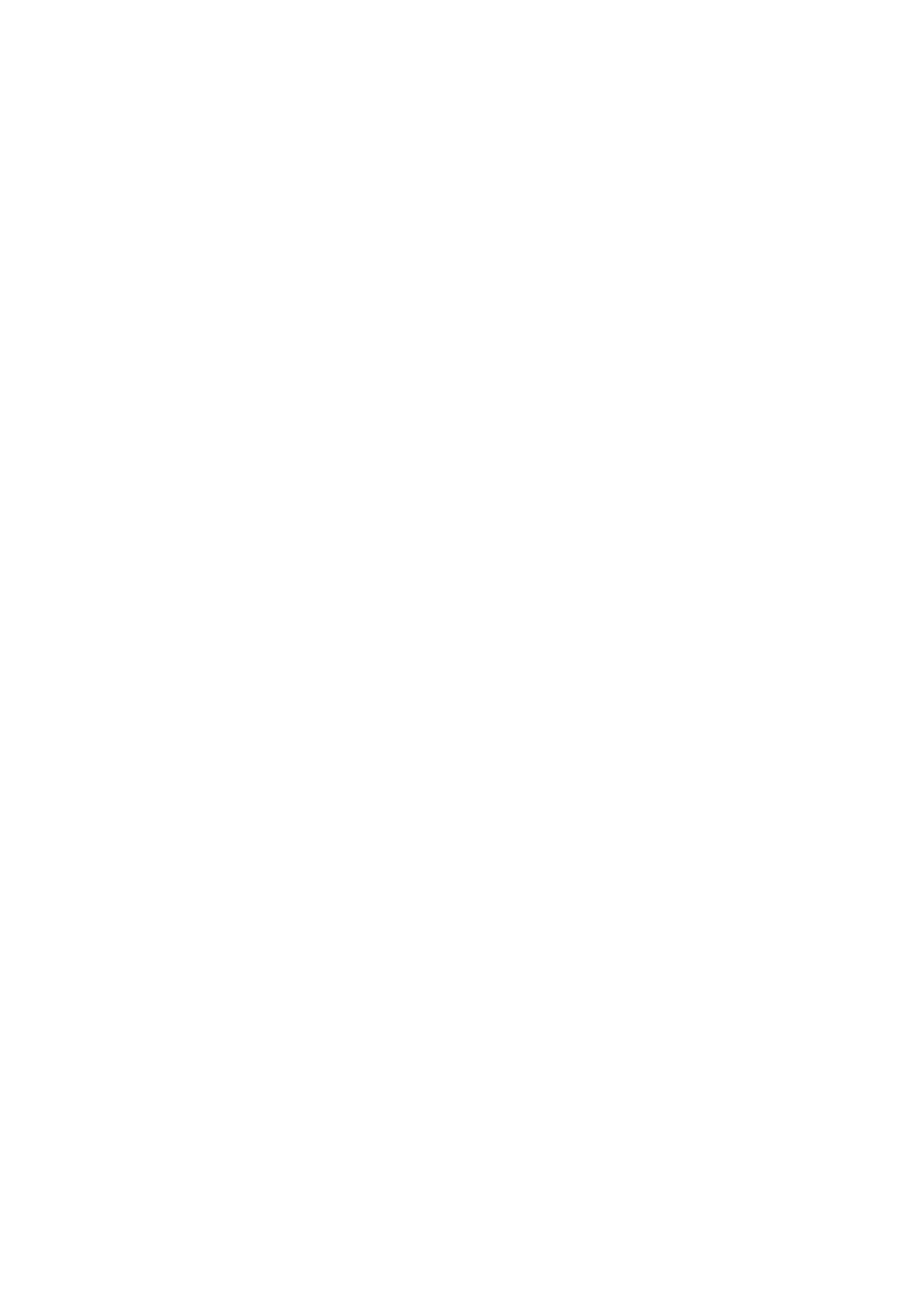

New South Wales

## **National Parks and Wildlife Amendment (Leasing and Licensing) Bill 2007**

No , 2007

### **A Bill for**

An Act to amend the *National Parks and Wildlife Act 1974* with respect to certain commercial activities in state conservation areas, regional parks, karst conservation reserves and Aboriginal areas; the granting of leases and licences in relation to certain Aboriginal lands reserved as state conservation areas and regional parks; and for other purposes.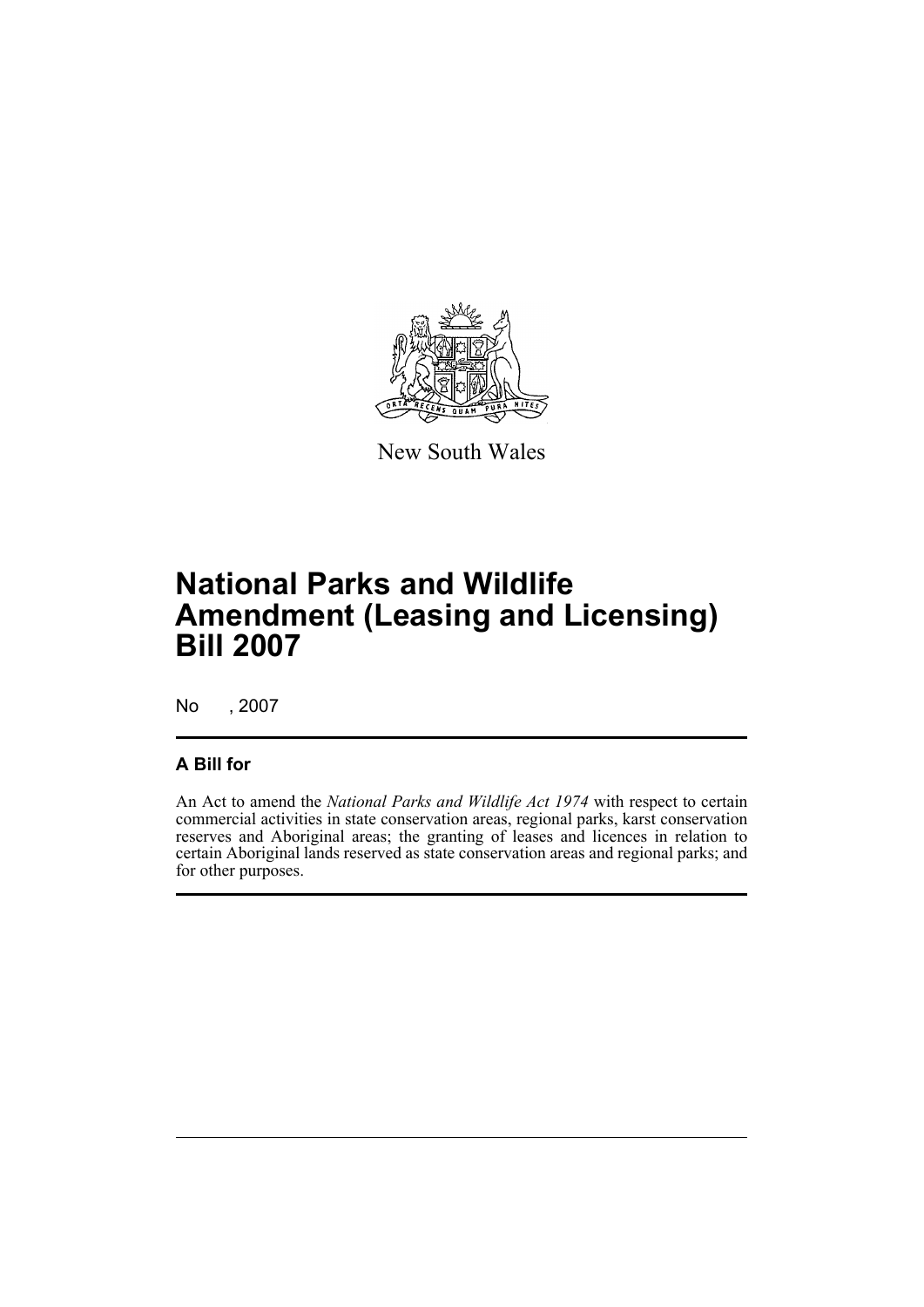<span id="page-7-3"></span><span id="page-7-2"></span><span id="page-7-1"></span><span id="page-7-0"></span>

|              |                                                         | The Legislature of New South Wales enacts:                                                                                                                | 1        |
|--------------|---------------------------------------------------------|-----------------------------------------------------------------------------------------------------------------------------------------------------------|----------|
| 1            |                                                         | Name of Act                                                                                                                                               | 2        |
|              |                                                         | This Act is the National Parks and Wildlife Amendment (Leasing and<br>Licensing) Act 2007.                                                                | 3<br>4   |
| $\mathbf{2}$ |                                                         | <b>Commencement</b>                                                                                                                                       | 5        |
|              |                                                         | This Act commences on the date of assent to this Act.                                                                                                     | 6        |
| 3            | Amendment of National Parks and Wildlife Act 1974 No 80 |                                                                                                                                                           | 7        |
|              |                                                         | The National Parks and Wildlife Act 1974 is amended as set out in<br>Schedule 1.                                                                          | 8<br>9   |
| 4            |                                                         | <b>Repeal of Act</b>                                                                                                                                      | 10       |
|              | (1)                                                     | This Act is repealed on the day following the day on which this Act<br>commences.                                                                         | 11<br>12 |
|              | (2)                                                     | The repeal of this Act does not, because of the operation of section 30<br>of the <i>Interpretation Act 1987</i> , affect any amendment made by this Act. | 13<br>14 |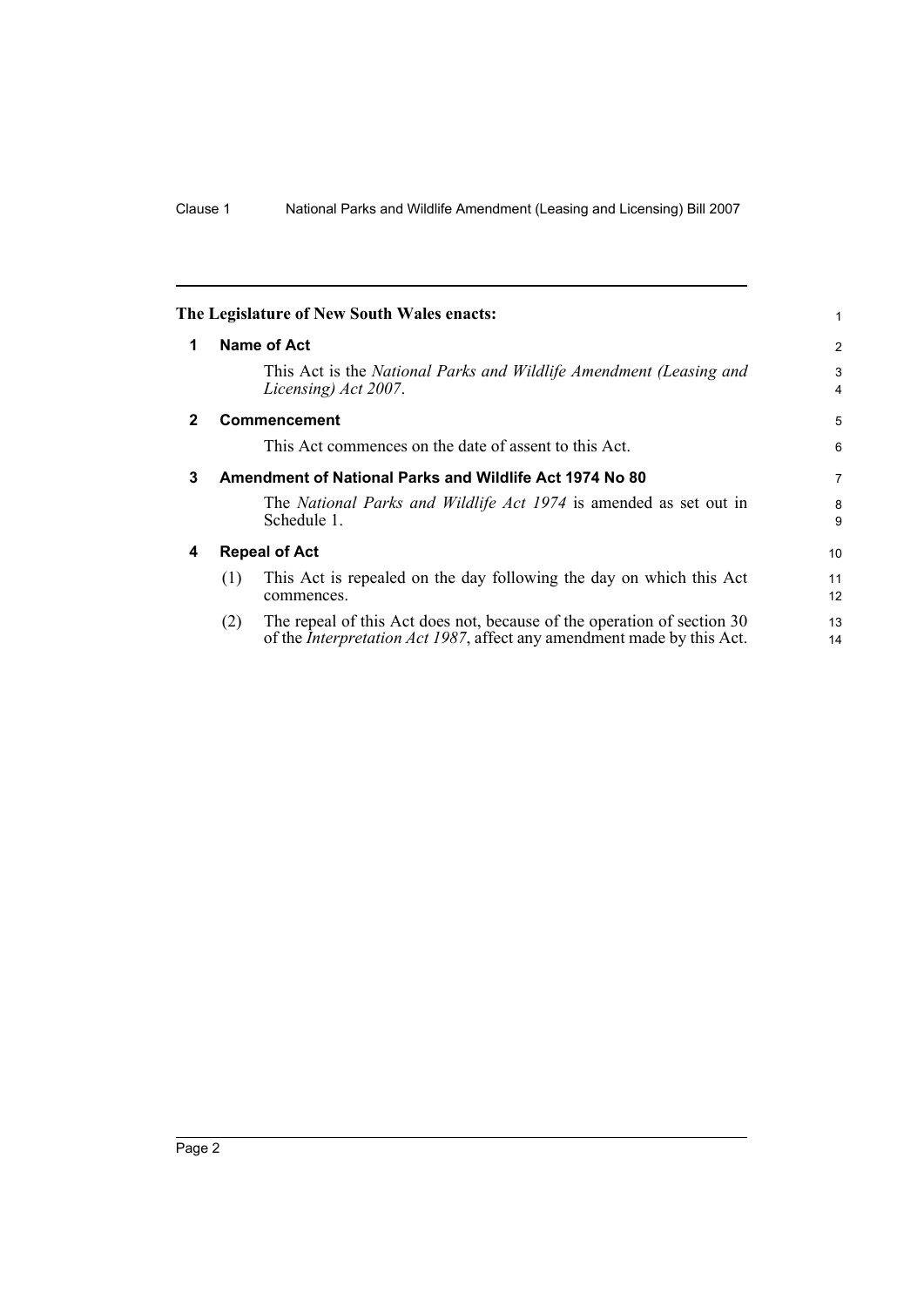Amendments Schedule 1

1

<span id="page-8-0"></span>**Schedule 1 Amendments**

|       | (Section 3)                                                                                                                                                                                                                           | $\overline{2}$                     |  |  |  |
|-------|---------------------------------------------------------------------------------------------------------------------------------------------------------------------------------------------------------------------------------------|------------------------------------|--|--|--|
| [1]   | Section 47GC Power to grant leases and licences and to purchase land                                                                                                                                                                  | 3                                  |  |  |  |
|       | Insert at the end of the section:<br>Note. In relation to land reserved under Part 4A (Aboriginal land) of the<br>Act. see section 71BGA.                                                                                             | $\overline{4}$<br>$\mathbf 5$<br>6 |  |  |  |
| [2]   | Section 47U Power to grant leases and licences and to purchase land                                                                                                                                                                   | $\overline{7}$                     |  |  |  |
|       | Insert at the end of the section:<br>Note. In relation to land reserved under Part 4A (Aboriginal land) of the<br>Act, see section 71BGA.                                                                                             | 8<br>9<br>10                       |  |  |  |
| $[3]$ | Section 71AA Certain other consequences of publication of notice                                                                                                                                                                      | 11                                 |  |  |  |
|       | Omit "proclamation under this Division".                                                                                                                                                                                              | 12                                 |  |  |  |
|       | Insert instead "notice under this Division".                                                                                                                                                                                          | 13                                 |  |  |  |
| [4]   | Section 71AB Applications of certain provisions to ALR Act lands                                                                                                                                                                      | 14                                 |  |  |  |
|       | Omit "proclamation under this Division" from section 71AB (2) (a).                                                                                                                                                                    | 15                                 |  |  |  |
|       | Insert instead "notice under this Division".                                                                                                                                                                                          | 16                                 |  |  |  |
| [5]   | <b>Section 71BGA</b>                                                                                                                                                                                                                  | 17                                 |  |  |  |
|       | Insert after section 71BG:                                                                                                                                                                                                            | 18                                 |  |  |  |
|       | 71 BGA<br>Grant of leases and licences in state conservation areas and<br>regional parks                                                                                                                                              |                                    |  |  |  |
|       | The Director-General may, in relation to a state conservation area<br>or regional park reserved under this Part (whether the land is<br>within the care, control and management of the Director-General<br>or a board of management): | 21<br>22<br>23<br>24               |  |  |  |
|       | grant leases of land in the state conservation area or<br>(a)<br>regional park, and                                                                                                                                                   | 25<br>26                           |  |  |  |
|       | grant licences to occupy or use land in the state<br>(b)<br>conservation area or regional park.                                                                                                                                       | 27<br>28                           |  |  |  |
| [6]   | Section 81A Leases, licences and easements subject to plan of<br>management                                                                                                                                                           | 29<br>30                           |  |  |  |
|       | Omit "47GC or 47U" from section 81A (b).                                                                                                                                                                                              |                                    |  |  |  |
|       | Insert instead "47GC, 47U or 71BGA".                                                                                                                                                                                                  |                                    |  |  |  |